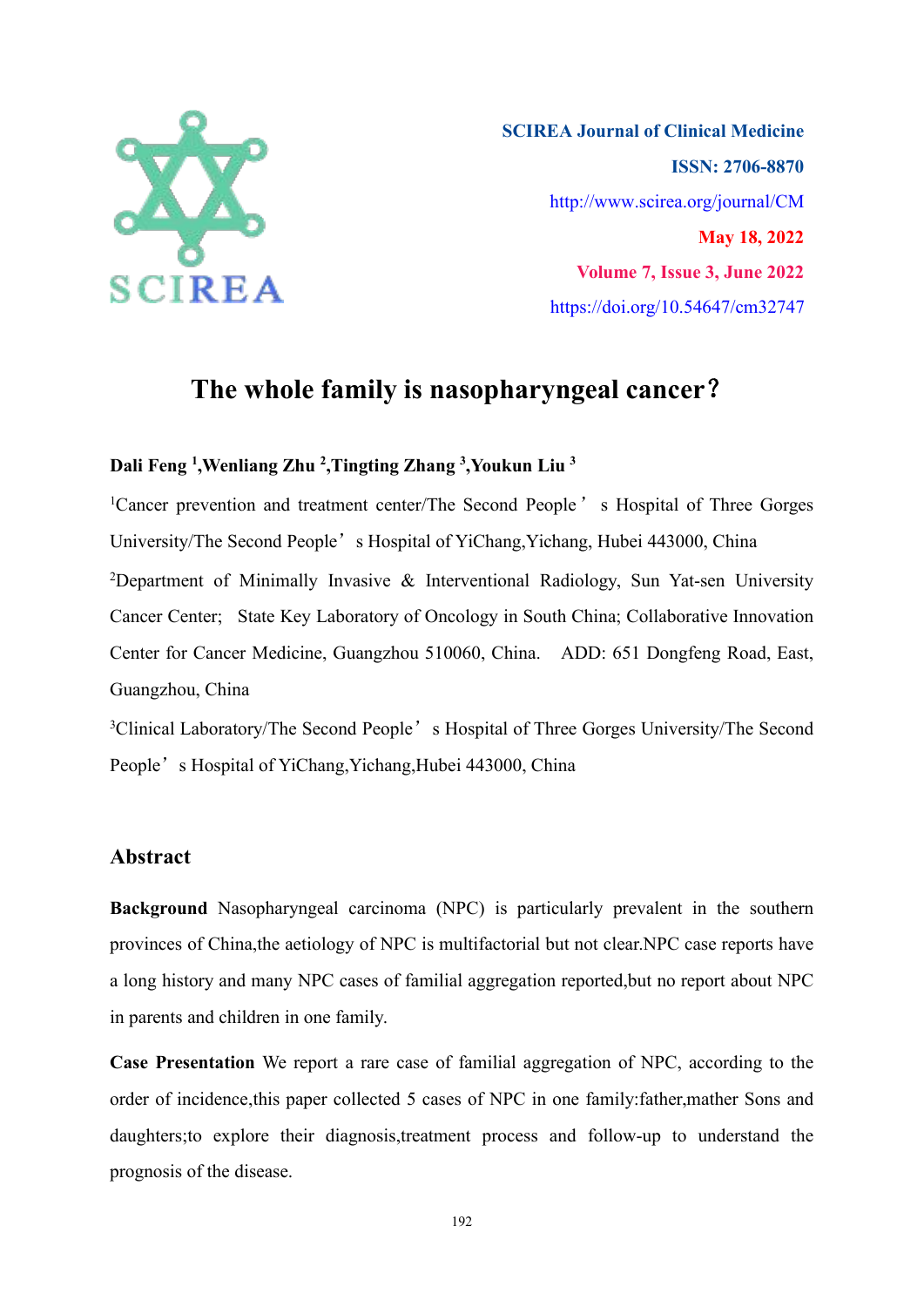**Conclusion** From this case we can explore the most possible causes and possible measures for the family aggregation of NPC.

**Keywords:**nasopharyngeal cancer;familial aggregation;follow up

# **Background**

Nasopharyngeal carcinoma (NPC) is characterised by distinct geographical distribution and is particularly prevalent in east and southeast Asia,especially have high incidence in the southern provinces of China<sup>[1]</sup>.Recent studies have shown that the incidence and mortality of NPC in China are significantly higher than other countries in the world [2].In recent decades scientists have done a lot of work,they all think the aetiology is multifactorial:racial and geographical distribution,EBV infection and environmental exposure to specific substances and so on are considered risk factors [3-5].NPC case reports have a long history,and there are many NPC cases of familial aggregation reported in the literature<sup>[5-9]</sup>,but no report of NPC in parents and children.

# **Cases reports**

Now turn to our report:The parents and children is a total of 6 people family 5 get NPC.At present, only the youngest daughter did not find the disease.

According to the order of onset:

Patient 1 mou ning,male,26-year-old.due to hearing loss in the left ear one year,

with blood in the mucus one months in 2000-10-02 entering Lingshan Hospital of Traditional Chinese Medicine in Guangxi. History review: at the age of 14,ning left home to go to school,and at the age of 18,he left his hometown to work abroad.Physical examination:cranial nerve localization Physical signs(-).There was no enlargement of cervical lymph nodes.2000-10-03 Guangxi Lingshan Hospital of Traditional Chinese Medicine CT Diagnosis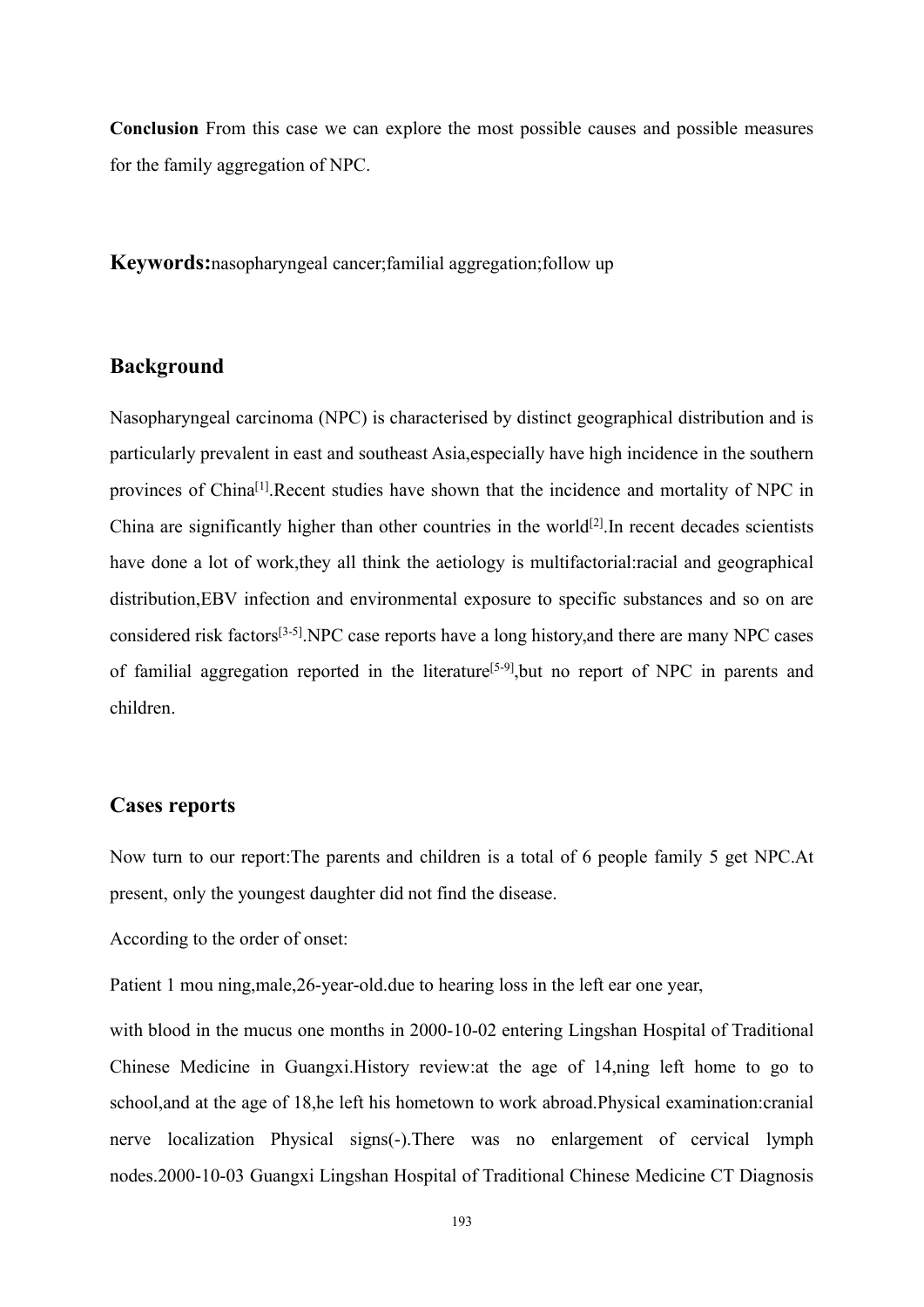suggests nasopharyngeal carcinoma.2000-10-05 First Affiliated Hospital of Guangxi Medical University Pathological diagnosis:poorly differentiated squamous cell carcinoma of nasopharynx,No abnormalities were found in the super-examination with chest X-ray and abdomen B-ultrasonography.Clinical stage was T2N0M0 II stage(92 Fuzhou staging).From 7 October 2000 routine radiotherapy of 6MV X-ray was started and the total dose unkonw.No recurrence was found in the follow-up till now.

Patient 2,Ning mou's mother,57 years old,due to the right neck mass for more than three months,she go in hospital at November 18,2001.History review:She has been living in Lingshan hometown,there was no history of nasopharyngeal carcinoma in both parents,brothers and sisters.Physical examination:the hearing of the right ear decreased slightly, and the location signs of the remaining cranial nerves (-); the right upper neck touched a swollen lymph node,which was about 1cm x 1.5cm x 1cm in size,and the mobility was acceptable,but the left neck lymph node was not touched;the right pharyngeal recess was raised with necrosis attached to the surface under the posterior nasoscope.CT diagnosis of Guangxi Lingshan Hospital of Traditional Chinese Medicine in November 20,2001 was nasopharyngeal carcinoma.and Pathological diagnosis in Lingshan People's Hospital of Guangxi in November 23,2001 was nasopharyngeal poorly differentiated squamous cell carcinoma,not found abnormally by chest X-ray and abdomen B-ultrasonography.Detection of EB virus indicated that the titer of EB virus shell antibody (VCA-IgA) was 1:10.The clinical stage was T1N1M0 II(92'Fuzhou staging).from November 27,2001,Six MV X-ray conventional radiotherapy and three cycles of chemotherapy were performed.The dosage of radiotherapy and chemotherapy were unknown.No recurrence has been found in the follow-up till now.

Patient 3,Ningmou's brother,30-year-old who go in hospital on December 2,2003 of Lingshan Hospital of Traditional Chinese Medicine in Guangxi due to a left neck mass for more than four months.History review:At the age of 17,he left his hometown for work.Physical examination:left ear hearing loss,left side anesthesia,no diplopia and eyeball fixation;left neck touched enlarged lymph nodes,hard,about 2cm x 2cm x 1.5cm in size,poor mobility,right neck lymph nodes not touched,chest X-ray and abdominal B-ultrasonography showed no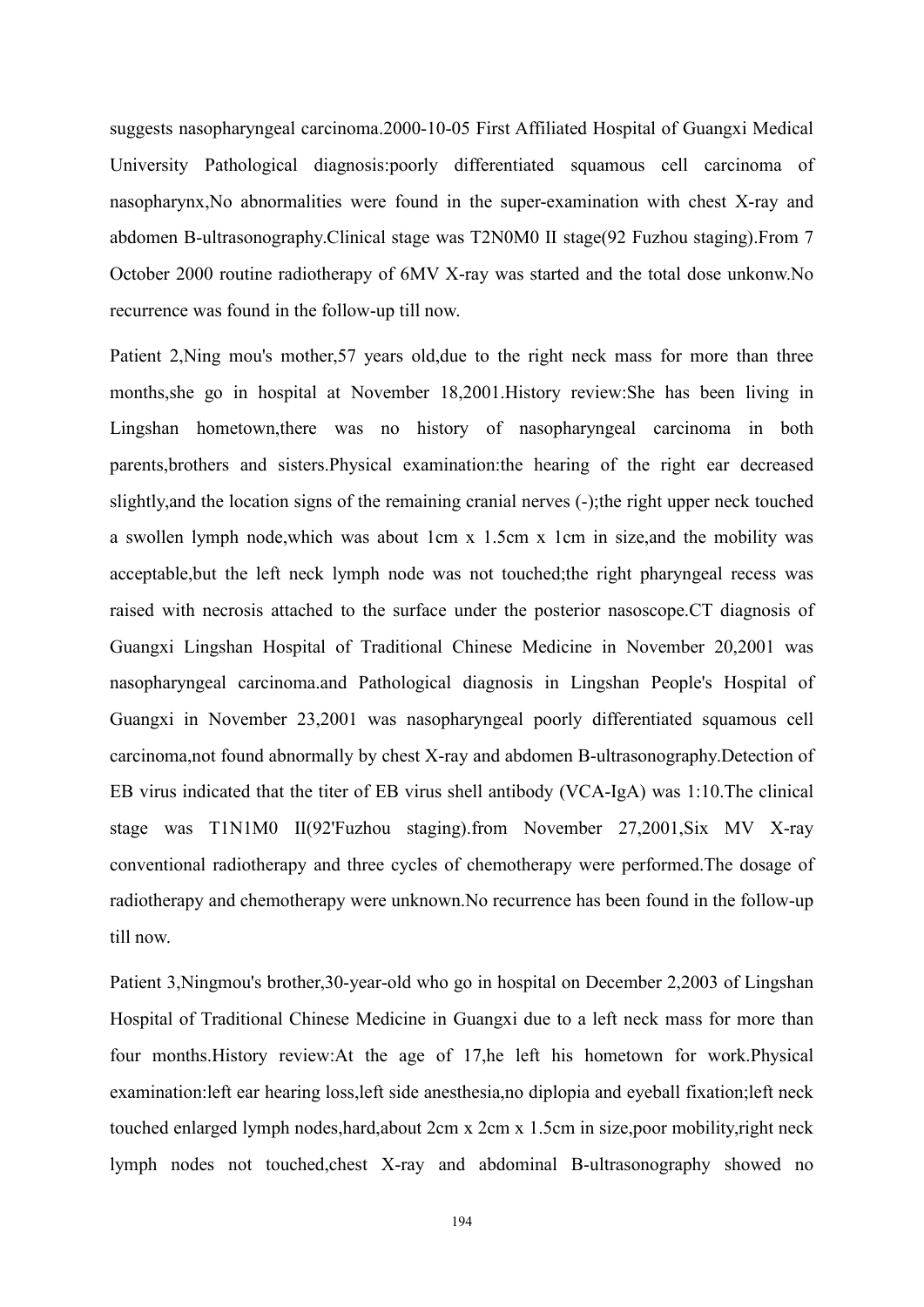abnormalities,Detection of EB virus indicated that the titer of EB virus shell antibody (VCA-IgA) was 1:10.CT diagnosisof Guangxi Lingshan Hospital of Traditional Chinese Medicine in December 3,2003 was nasopharyngeal carcinoma.and Pathological diagnosis in Lingshan People's Hospital of Guangxi in December 5,2003 was nasopharyngeal poorly differentiated squamous cell carcinoma.The clinical stage was T2N1M0 II stage(92'Fuzhou staging).form december 5,2003 conventional radiotherapy of 6-MV X-ray in Guangxi Lingshan County Hospital of Traditional Chinese Medicine,The total local dose of nasopharynx was 72 Gy/36 times,The total local dose of cervical lymph node positive area was DT72Gy/36 times.From mid-March 2008,he died of relapse with distant metastasis.

Patient 4,Ningmou's sister,29-year-old who in hospital on June 19,2008 of Lingshan Hospital of Traditional Chinese Medicine in Guangxi due to bilateral tinnitus,right neck mass for more than one year, epistaxis for 2 days.Physical examination:Cranial nerve localization sign (-),right upper neck touched a swollen lymph node,hard,about 2cm x 2cm x 3.5cm in size,fixed,left neck lymph node untouched;Chest X-ray and abdominal B-ultrasonography showed no abnormality.Detection of EB virus indicated that the titer of EB virus shell antibody (VCA-IgA) was 1:10.CT diagnosisof Guangxi Lingshan Hospital of Traditional Chinese Medicine in June 21,2008 was nasopharyngeal carcinoma.and Pathological diagnosis in Guangxi Cancer Hospital in June 29,2008 was poorly differentiated squamous cell carcinoma.The clinical stage was T2N1M0 II stage (92'Fuzhou staging).form July 2,2008 conventional radiotherapy of 6-MV X-ray in Guangxi Cancer Hospital,The facio-cervical joint field and the cervical tangent field were set up:The total local dose of nasopharynx was 70 Gy/35 times (49days).The total dose of cervical lymph node positive area was 64 Gy/32 times (45 days), and the total dose of cervical preventive radiation was 52 Gy/26 times (37 days).Four cycles of cisplatin combined with 5-fluorouracil regimen chemotherapy after concurrent and radiotherapy. No recurrence has been found in the follow-up till now.

Patient 5,Ningmou's father,63-year-old who in hospital on July 7,2009 of Lingshan Hospital of Traditional Chinese Medicine in Guangxi,There was no history of nasopharyngeal carcinoma in both parents,brothers and sisters.Physical examination: left hearing loss, blurred vision and double shadows in the left eye,no abduction of the left eyeball,no deviation of the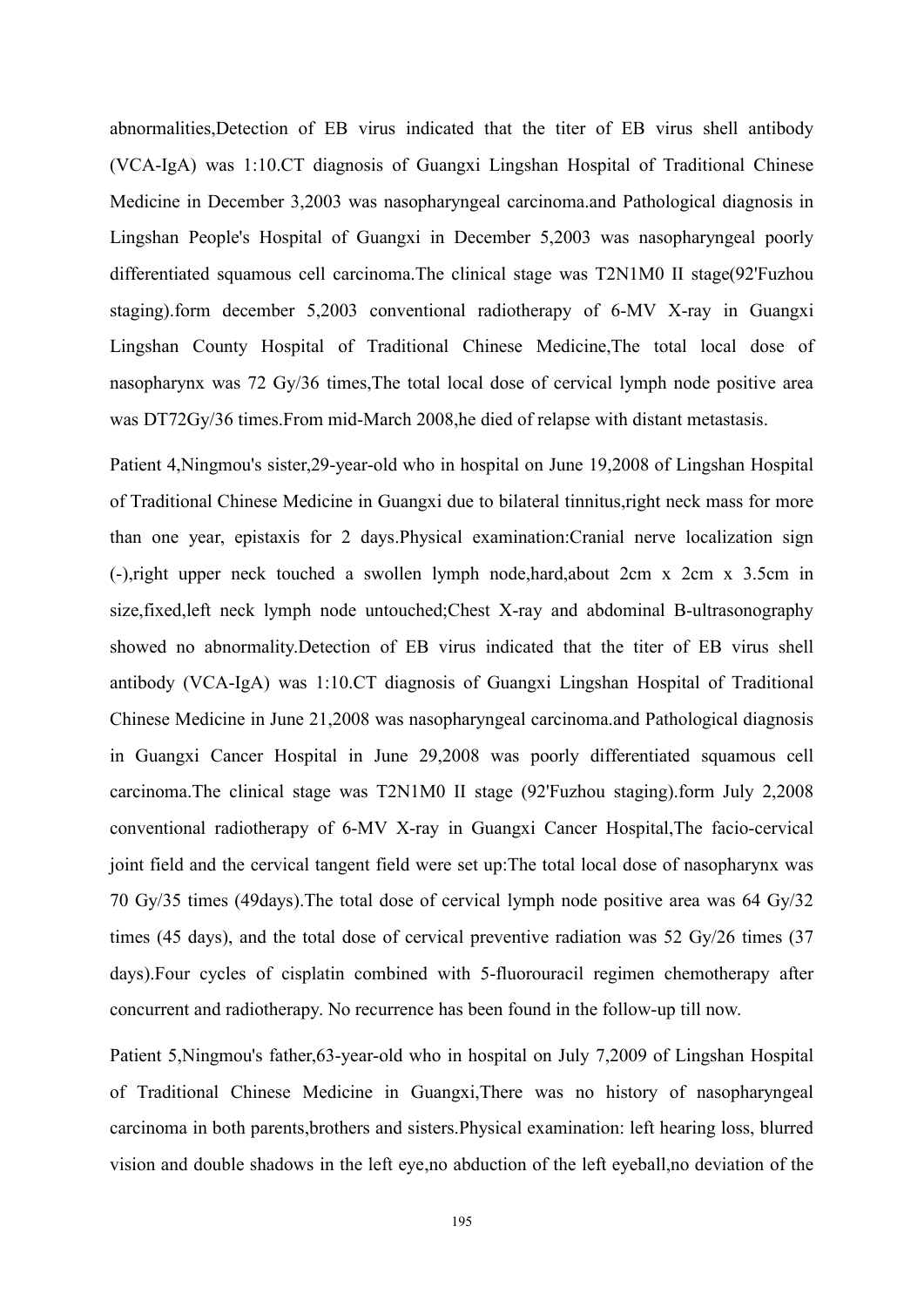lips,middle extension of the tongue; left neck touched a swollen lymph node,hard,about 3cm x 2cm x 1.5cm in size,poor mobility,right neck lymph node untouched,Chest X-ray and abdominal B-ultrasonography showed no abnormality.Detection of EB virus indicated that the titer of EB virus shell antibody (VCA-IgA) was 1:5.CT diagnosisof Guangxi Lingshan Hospital of Traditional Chinese Medicine in August 2,2009 was nasopharyngeal carcinoma.and Pathological diagnosis in Guangxi Cancer Hospital in August 5,2009 was Poorly differentiated non-keratinizing squamous cell carcinoma.The clinical stage was T4N2M0 IVA Period (2008 staging) form August 5,2009 conventional radiotherapy of 6-MV X-ray in Guangxi Cancer Hospital,The facio-cervical joint field and the cervical tangent field were set up:The total local dose of nasopharynx was 70 Gy/35 times (49days).The total dose of cervical lymph node positive area was 64 Gy/32 times (45 days),and the total dose of cervical preventive radiation was 52Gy/26 times (37 days).Four cycles of cisplatin combined with 5-fluorouracil regimen chemotherapy after concurrent and radiotherapy.Follow-up in september 2019, the phone was hung up by the family.

# **Discussion and conclusion**

There are many pathogenic factors of  $NPC^{[1,3-4,10]}$ . The incidence of nasopharyngeal carcinoma is related to genetic and environmental carcinogenic factors.Some people think that it may be an individual with hereditary susceptibility to infection who has been affected by carcinogens.Many reports have revealed that EB virus infection is closely related to the pathogenesis of nasopharyngeal carcinoma<sup>[5,11-13]</sup>. More data show that nasopharyngeal carcinoma patients have racial and familial aggregation [5,14-19].This group of cases is a typical case of familial aggregation.Of the 2 generations with blood relationship,5 out of 6 suffered from nasopharyngeal cancer.There are three points worth discussing in this case.

1)Inquiry about medical history:family members of patients like to eat pickles,daily consumption, and large quantities; drinking water for a long time is underground well water. It suggests that environmental factors may be responsible.People living in the same environment did not find nasopharyngeal cancer patients, and patients 1 and 3 left home for study and work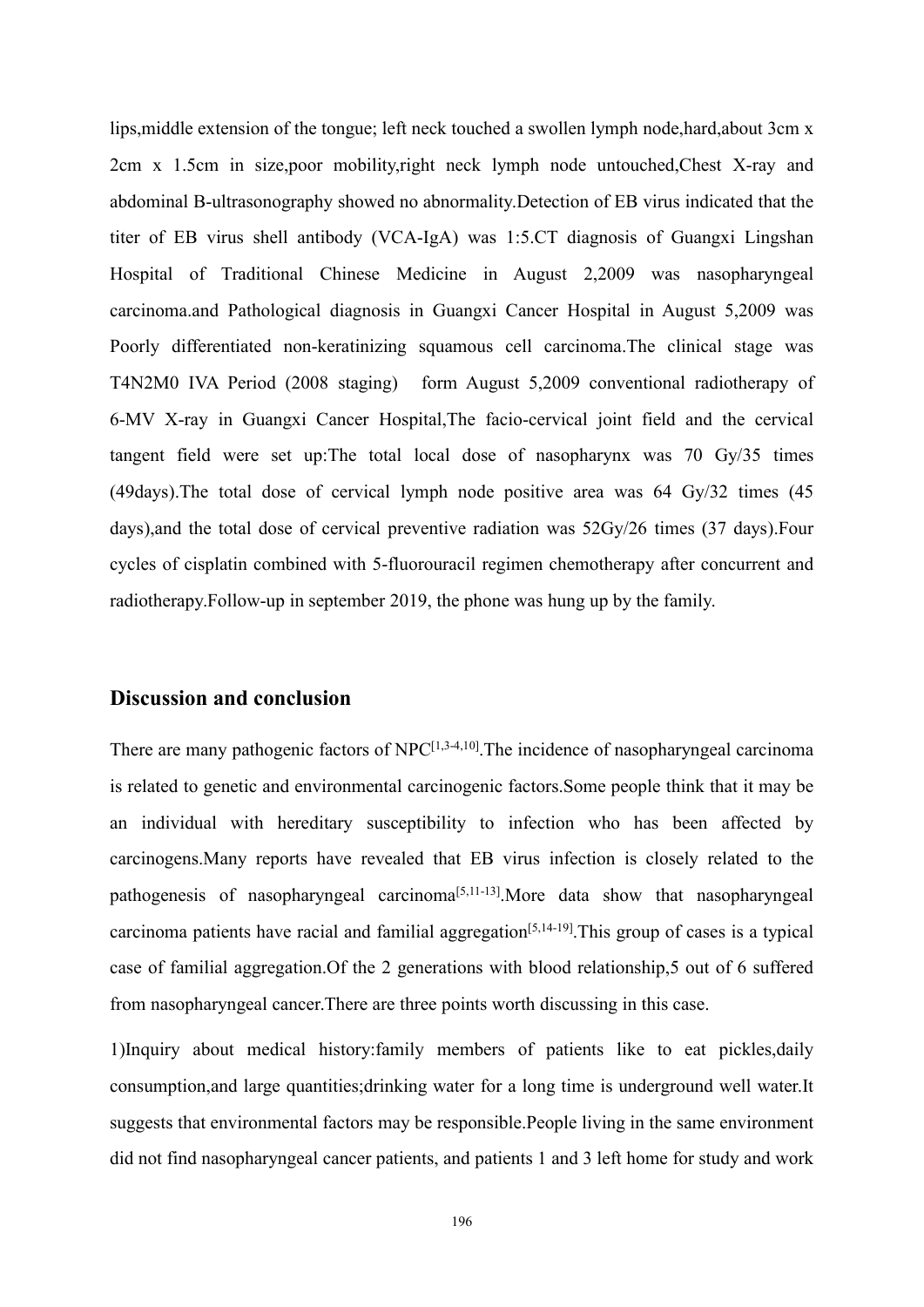when they were in their 10s.The inference caused by environment deserves further discussion.

2)Questioning family history:the nephew of patient 2 died of illness (almost the same time as patient 1, died of incurable illness 1 year after illness). No parents, brothers or sisters of patient 5 had this disease.These results suggest that the cases may be caused by genetic factors and may be inherited from the mother. There are many genetic reports of NPC<sup>[14-15]</sup> and It has been reported that there are family pathogenic genes in  $NPC^{[5,16]}$ .

3)Epstein-Barr Virus Survey:Studies have shown that Epstein-Barr Virus (EBV) is helpful in clinical diagnosis of nasopharyngeal carcinoma (NPC) [1,5].To some extent,EBV antibodies can monitor the prognosis and prognosis of NPC.Epstein-Barr virus (EB) shell antibodies were increased in patients 1,2,3,4 and 5.We collected venous blood from 6 patients (patient 1,2,4,5, daughter of patient 1, two sons of patient 3, for patient 3 has died) in this family from August 2009 to detect the anti-EB virus.The body was negative (antibody titer< 1:5).This is consistent with clinical practice(EB virus antibody titers decrease or turn negative after treatment).It can be concluded that there is a certain relationship between nasopharyngeal cancer and EB virus infection in their daily life,but there is still one person who has not suffered from nasopharyngeal cancer. The inference of EB virus infection is worth further discussion.

We will continue to follow up the 4 surviving children in this group and pay close attention to the only girl in this family who is not ill.We will regularly test the titers of antibodies against EB virus.Members of the nasopharyngeal carcinoma family have a specific genetic variation pattern [5,15-16],and their intravenous anticoagulation has been isolated and cryopreserved for gene-related research. The etiology of nasopharyngeal carcinoma is complex and diverse, but family clustering and family inheritance have evidence to follow.Therefore,for family members with nasopharyngeal cancer patients,attention should be paid to the regular inspection of nasopharyngeal cancer in the hospital,so as to achieve the purpose of early diagnosis and treatment.In order to improve the quality of life of patients,prolong the survival period [15,20-21].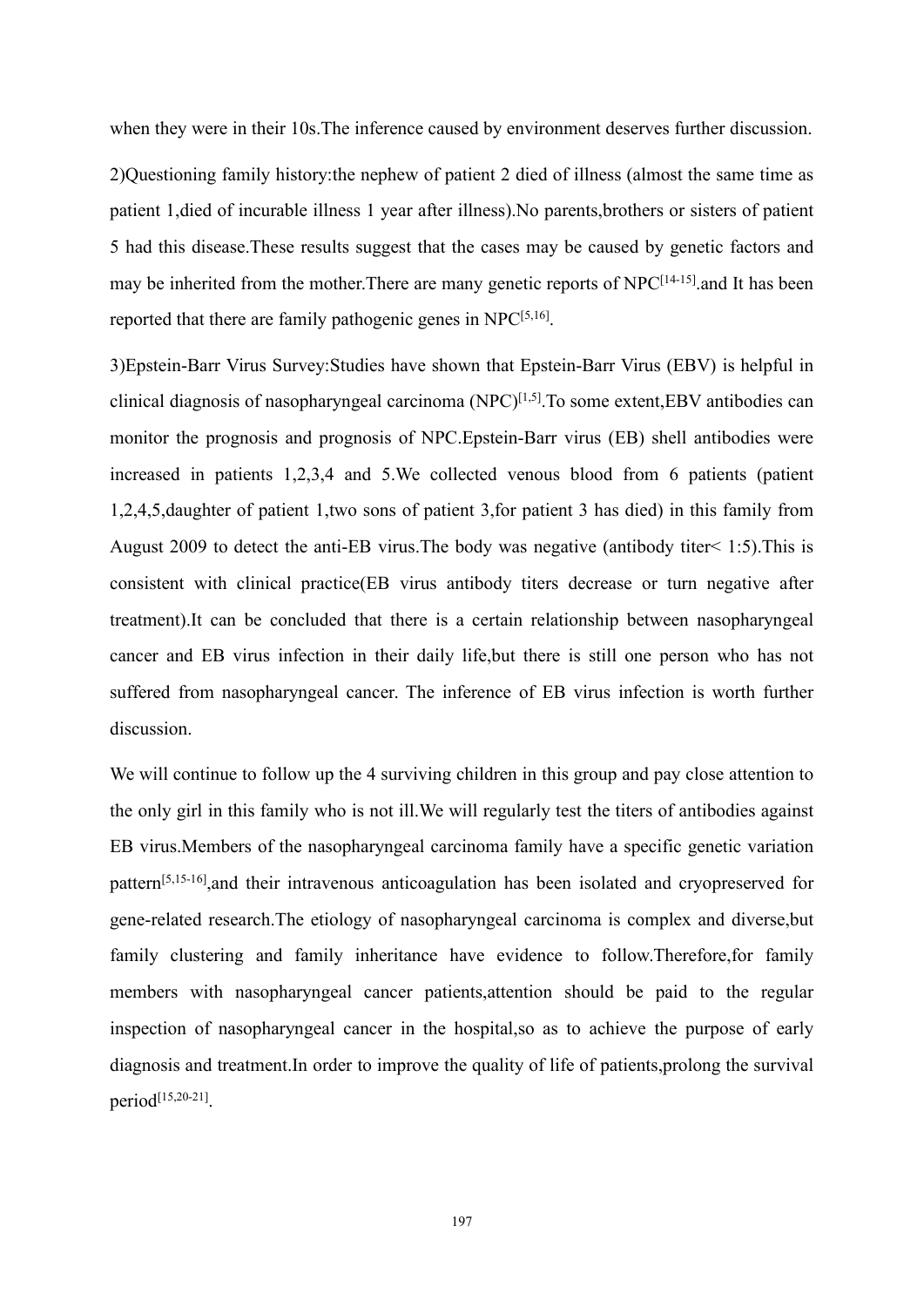**List of abbreviations:**Nasopharyngeal carcinoma--NPC

**Ethical Approval and Consent to participate**:This work get ethics approval and consent to participate

**Consent for publication**:All authors consent for publication

**Availability of data and materials:**The data presented in this paper can be retrieved from the medical record room of Guangxi cancer hospital and Guangxi Lingshan Hospital of traditional Chinese medicine.

**Competing interests**:The authors declare that they have no competing interests,and all authors should confirm its accuracy.

### **Funding**:not applicable

**Authors' contributions**:Dali Feng collect all case data and write papers,Tingting Zhang review case data and follow-up work.Wenliang Zhu carry out standardized examination of case diagnosis and treatment.Yukun Liu conduct case diagnosis and treatment standard review and writing guidance.All authors read and approved the final manuscript.

**Acknowledgements**:Thanks for the help from the teachers of the medical record room and imaging department of Guangxi cancer hospital in the process of data collection.

**Authors' information:**Dali Feng(1982-),han,Clinical Doctor of Wuhan University,attending physician,Research direction:tumor nutrition and TCM Treatment.

### **Dali Feng and Wenliang Zhu contributed equally to this work.**

**Correspondence to:**Youkun Liu,200560029@qq.com

# **Reference**

- [1] Chen YP,Chan ATC,Le QT,etal.Nasopharyngeal carcinoma[J].Lancet.2019 Jul 6;394(10192):64-80.
- [2] Wei KR,Zheng RS,Zhang SW,etal.Nasopharyngeal carcinoma incidence and mortality in China,2013.Chin J Cancer.2017 Nov 9;36(1):90.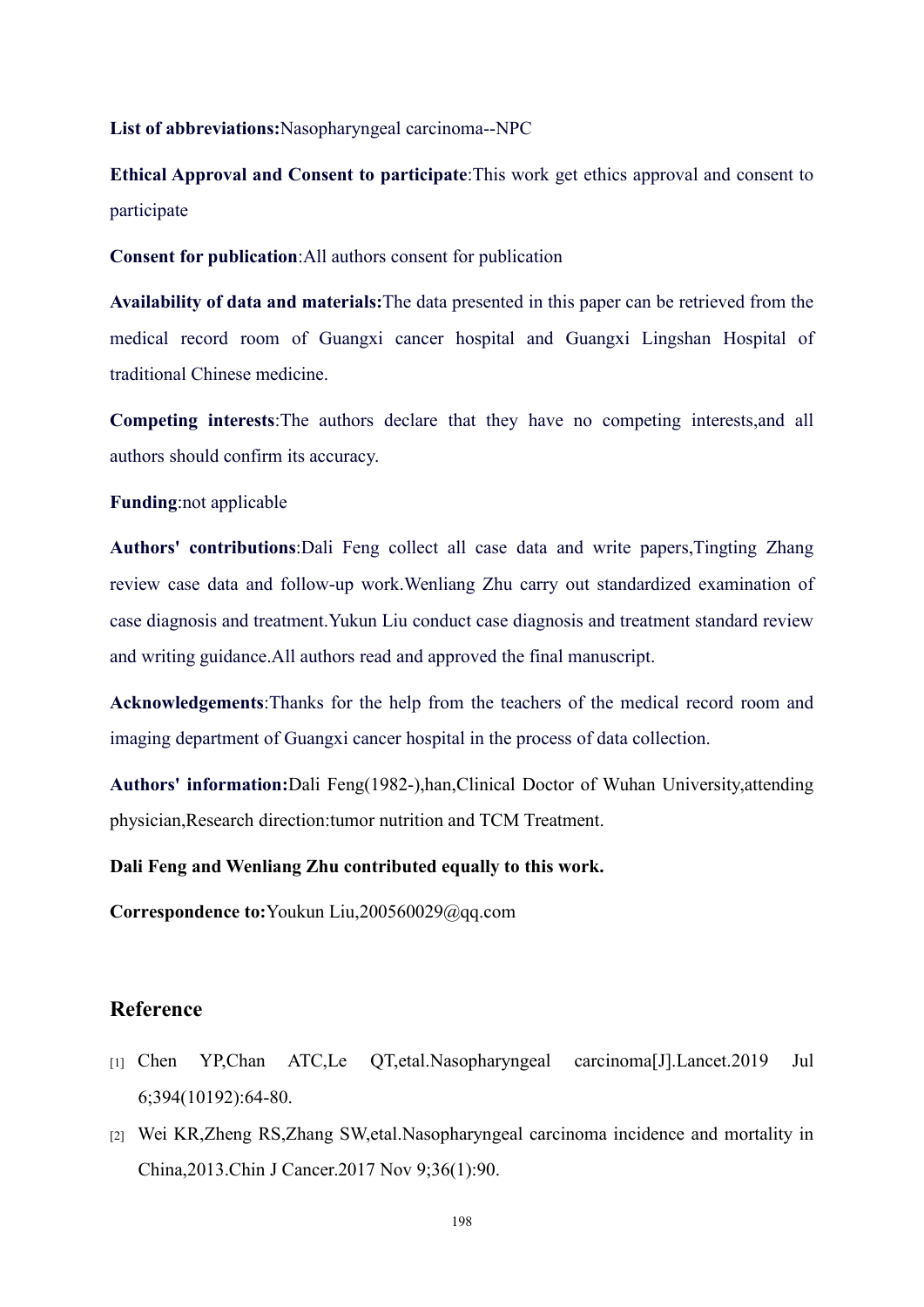- [3] Si Yongfeng,Tao Zhongqiang.Etiology and prevention of nasopharyngeal carcinoma [J].Otorhinolaryngology head and neck surgery,2010,17(03):163-165.
- [4] Tsao SW,Yip YL,Tsang CM,et al.Etiological factors of nasopharyngeal carcinoma.Oral Oncol.2014;50(5):330-338. doi:10.1016/j.oraloncology.2014.02.006
- [5] Li Weidong,Wei minerong,Lei Feng,etal.An investigation on the epidemiological risk factors of nasopharyngeal carcinoma in Zhongshan City[J].Chinese Journal of disease control,2012,16(06):486-489.
- [6] Paredes-Durán LM,Del Barco-Morillo E,Baldeón-Conde MJ,etal.Familial clustering of nasopharyngeal carcinoma in non-endemic area.Report of three families[J].Acta Otorrinolaringol Esp.2017 May-Jun;68(3):164-168.
- [7] Zhong Yu, Li Jing.4 cases of NPC in both husband and wife[J].Journal of practical medicine,2010,26(09):1672.
- [8] Qiu Rongliang,Wu Hui,Zhang Jingwei,etal.A case report and clinical analysis of nasopharyngeal carcinoma in multiple families[J].Modern oncology,2005(04):557-558.
- [9] Yu KJ,Hsu WL,Chiang CJ,et al.Cancer patterns in nasopharyngeal carcinoma multiplex families in Taiwan.Int J Cancer.2009;124(7):1622-1625.doi:10.1002/ijc.24051
- [10] Paredes-Durán LM,Del Barco-Morillo E,Baldeón-Conde MJ,Medina-Valdivieso S, Guillen-Sacoto MC,Cruz-Hernández JJ.Familial clustering of nasopharyngeal carcinoma in non-endemic area. Report of three families.Carcinoma nasofaríngeo familiar en zona no endémica.Presentación de3 familias.Acta Otorrinolaringol Esp.2017;68(3):164-168. doi:10.1016/j.otorri.2016.07.006
- [11] Wang chenye,Kong Limin,Yang Yuyan,etal.A survey of factors related to nasopharyngeal carcinoma in rural and urban Wenzhou[J].China public health management,2018,34(06):737-740.
- [12] Zhou Rui,Zhu Jing,Zhang Tao.Application and research progress of EB virus DNA detection in nasopharyngeal carcinoma[J].Modern oncology,2019(21):3902-3905
- [13] Deng Zhuoxia,Weng Jingjin,Si Yongfeng,etal.Analysis of 2-year follow-up results after primary screening in high incidence areas of NPC in Guangxi[J].Guangxi Medical Journal,2016,38(04):517-520.
- [14] Simon Julia,Schroeder Lea,Ingarfield Kate,Diehl Stefan,Werner Jill,Brenner Nicole,Liu